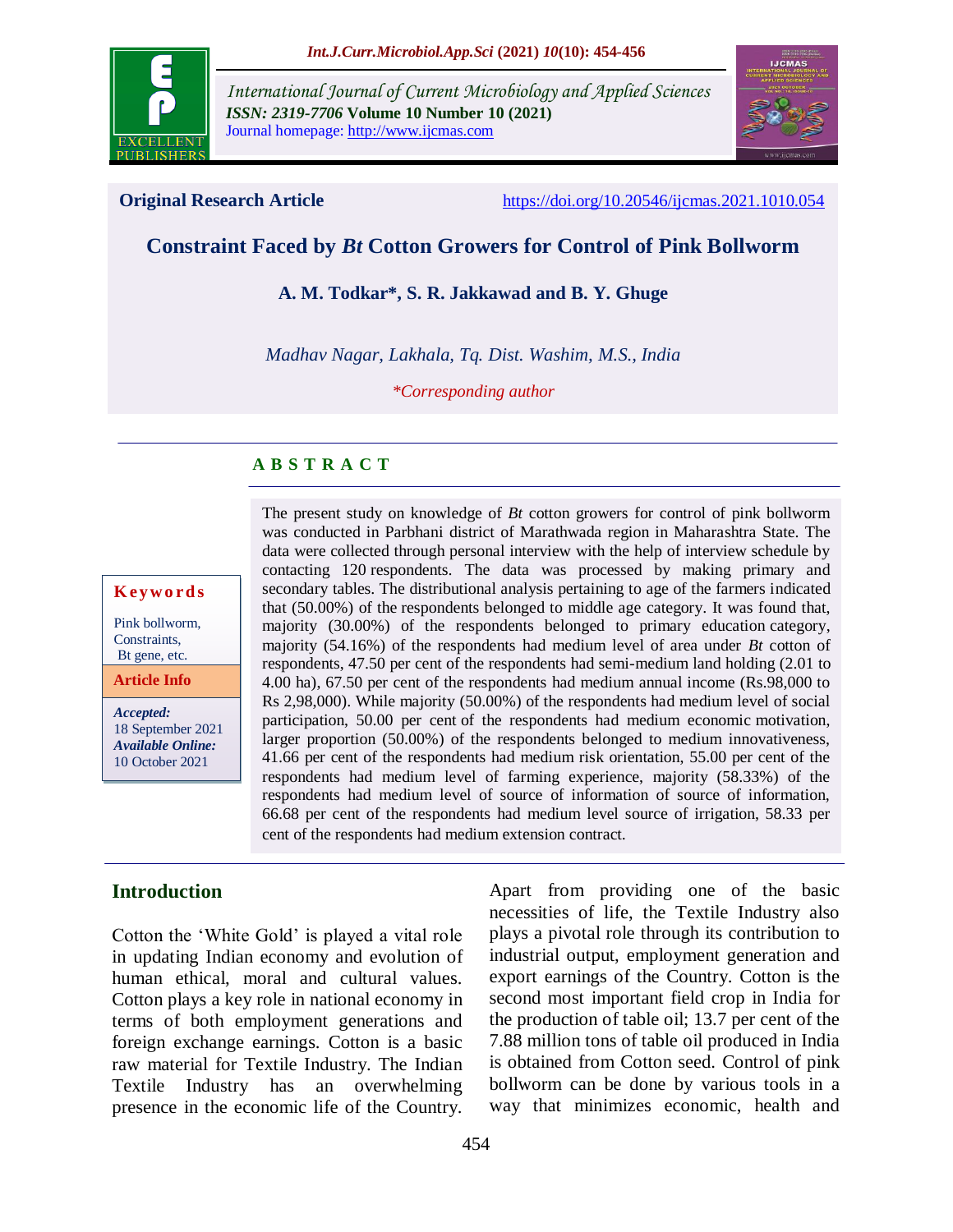environmental risks. Control involves an eliminate or prevents pest problems before they established. Pink bollworm has now emerged as a major pest of cotton in all cotton growing areas in India. The pest mainly fed on seeds causing economic loss. Infestation occurs in mid and late stages of the crop; it remains undetected due to feeding behavior and causes loss of yield quality. It impacts boll opening, coinciding with the second picking of cotton in most areas. To minimize losses caused by Pink bollworm, concerned state, farm input suppliers, ginneries owners, cotton market yards, Agriculture Universities and State Agriculture Department have initiated mass awareness campaign to alert cotton production stakeholders viz., farmers committees, seed producers, pheromone traps producers, pesticides companies, Krishi Vigyan Kendras, Central Integrated Pest Management Centers etc., to initiate action at their ends.

#### **Results and Discussion**

The study was conducted in randomly selected Parbhani district of Marathwada region**.**

In Parbhani district there are 9 talukas. Out of these three talukas Parbhani, Purna and Pathri was selected randomly as area and infestation of pink bollworm was more in these region. The names of villages which come under the selected talukas were collected from the secondary source. To obtain the desired no of respondent of villages this comes under Parbhani district. Ten *Bt* cotton growers were selected randomly from each village to comprise the sample of 120 respondents for study. Respondents were selected according to the considerable area under *Bt* cotton growers.

The study sample consists of having 120 respondents from three talukas. The Data were analyze by using mean, S.D., and coefficient of correlation methods were used for data analysis.

#### **Observation and Analysis**

#### **Constraint faced by** *Bt* **cotton growers in knowledge and adoption of for control of pink bollworm**

The findings of the study as well as discussion have been showed under the following tables:

From the data reported in above table, Majority (91.66%) of farmers faced problem of high wage rate of labor during sowing and harvesting time, while 85.83 per cent of farmers had problem of lack of biological agents, 79.16 per cent of respondent faced the problem of high cost of *Bt* cotton; while 66.66 per cent faced the problem of non-availability of pheromone trap. 45.83 per cent farmers lacked knowledge about identification of insect pest. Near about 8.33 per cent farmers faced problem of non availability of insecticide.

The research data revealed the constraints faced by *Bt* cotton growers in knowledge and for control of pink bollworm. Majority of farmers faced problem of high wage rate of labour during sowing and harvesting, lack of biological agent, high cost of *Bt* cotton, lack of availability of pheromone traps, followed by lack of knowledge about identification of insect pest and minority of farmers have problem of non availability of insecticides.